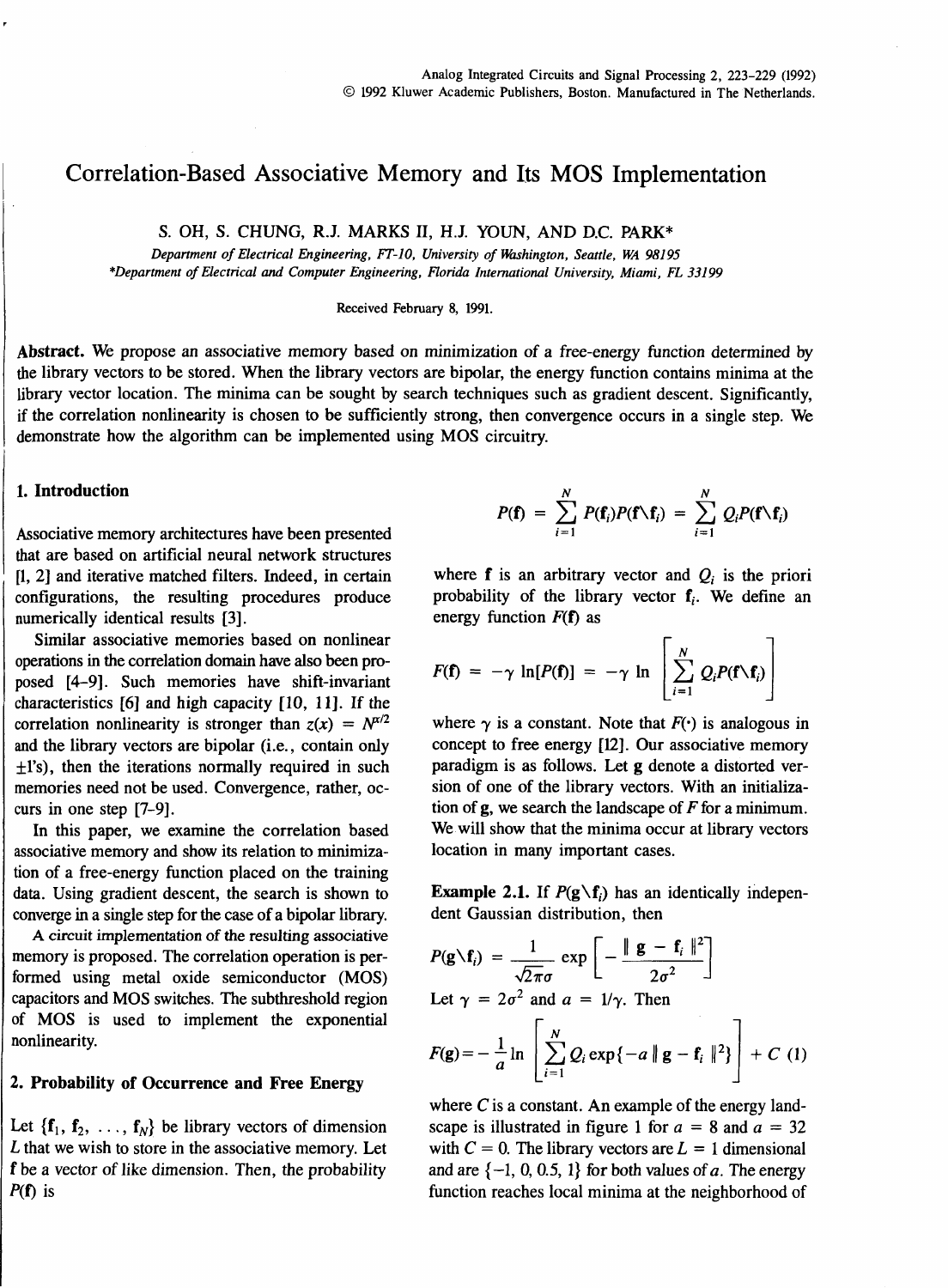

**Fig.** *l.* The energy in the Gaussian noise for (a)  $a = 8$  and (b)  $a = 32$ . The library vectors (scalars in this example) are -1, 0, 0.5, and 1.

the library vector location when  $a = 32$ , but this is and  $||\mathbf{g} - \mathbf{f}||^2 = 4k_i$ . Equation (3) can then be writ-<br>not the case when  $a = 8$ . Thus we see that the minima ten as not the case when  $a = 8$ . Thus we see that the minima become more distinct for large values of a (which, in  $P(g \setminus f_i) = (1 - p)^L \exp[-a || g - f_i ||^2]$ <br>the free-energy analogy, is inversely proportional to temperature). and let  $a = b/4$ . It follows that the energy function has

Example 2.2. If all vectors are bipolar (i.e., contain only  $\pm 1$  components) and the noise is independent flip (Bernoulli) noise with probability  $p < 1/2$ , then, under the assumption that  $f$  is bipolar,

$$
P(\mathbf{g}\setminus\mathbf{f}_i)=p^{k_i}(1-p)^{L-k_i}
$$
 (2)

where  $k_i$  is the Hamming distance between g and  $f_i$ . Equation (2) can be written as Searching for the maximum of  $P(g)$  is equivalent to

$$
P(\mathbf{g} \setminus \mathbf{f}_i) = (1-p)^L \left(\frac{p}{1-p}\right)^{k_i} = (1-p)^L \exp[-k_i b]
$$
\n(3)

where

$$
b = \ln\left(\frac{1-p}{p}\right)
$$

$$
P(\mathbf{g}\setminus\mathbf{f}_i) = (1-p)^L \exp[-a \parallel \mathbf{g} - \mathbf{f}_i\parallel^2]
$$

the same form as (1)

$$
F(\mathbf{g}) = -\gamma \ln \left[ \sum_{i=1}^{N} Q_i \exp\{-a \parallel \mathbf{g} - \mathbf{f}_i \parallel^2\} \right] + C
$$
\n(4)

## 3. Derivation of Operation

searching for the minimum of  $F(g)$ . The gradient descent method is a popularly used search technique and can be written as

$$
\mathbf{g}(n + 1) = \mathbf{g}(n) - \beta \nabla_{e} F(\mathbf{g}) \tag{5}
$$

where  $\nabla_{e}F(g)$  is gradient of  $F(g)$ . If initialization of the search is close to minimum, say  $f_1$ , then we expect that  $g(\infty) = f_1$ .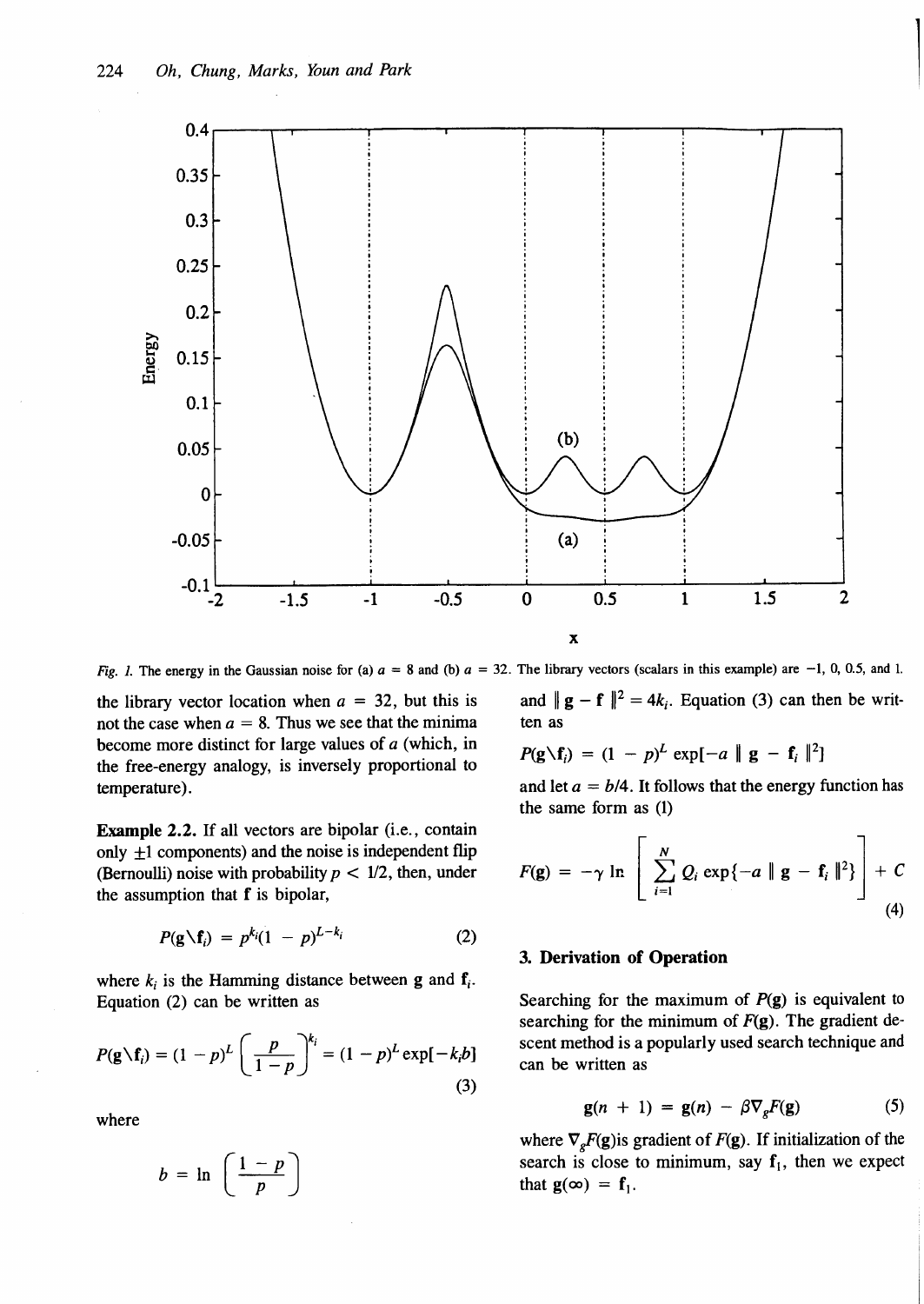### <sup>1</sup>*3.1.* Continuous Level Library Vector

In Example 2.1, the gradient is

$$
\nabla_{g}F(g) = -\frac{1}{a} 2a \frac{\sum_{i=1}^{N} Q_{i}(g - f_{i}) \exp(-a \| g - f_{i} \|^{2})}{\sum_{i=1}^{N} Q_{i} \exp(-a \| g - f_{i} \|^{2})}
$$

$$
= 2g - 2\frac{\sum_{i=1}^{N} Q_{i}f_{i} \exp(-a \| g - f_{i} \|^{2})}{\sum_{i=1}^{N} Q_{i} \exp(-a \| g - f_{i} \|^{2})}
$$

Equation (5) is

$$
\mathbf{g}(n + 1) = \mathbf{g}(n) - \beta \nabla_{g} F(\mathbf{g})
$$
  
=  $(1 - 2\beta)\mathbf{g}(n)$   

$$
\sum_{i=1}^{N} Q_{i} \mathbf{f}_{i} \exp(-a \parallel \mathbf{g} - \mathbf{f}_{i} \parallel^{2})
$$
  
+  $2\beta \frac{N}{N}$   

$$
\sum_{i=1}^{N} Q_{i} \exp(-a \parallel \mathbf{g} - \mathbf{f}_{i} \parallel^{2})
$$

Thus, if  $\|\mathbf{f}_i\|$  is the same for all library vectors and  $\beta = 1/2$ , then

$$
g(n + 1) = \frac{\sum_{i=1}^{N} Q_i f_i \exp[2a\alpha_i(n)]}{\sum_{i=1}^{N} Q_i \exp(2a\alpha_i(n))}
$$
(6)

where  $\alpha_i(n) = \mathbf{g}^T \mathbf{f}_i$  is the correlation of **g** with  $\mathbf{f}_i$ .

3.2. Bipolar Library Vector<br>For the bipolar library with equal priori probability, For the bipolar library with equal priori probability,<br>a sufficiently large value of  $a$  and corresponding value<br>of  $\beta$ , assures that the gradient descent method converges a sufficiently large value of a and corresponding value of  $\beta$ , assures that the gradient descent method converges in one step, if, after the iteration, we project onto the nearest bipolar vector. For the more general case where the nonlinearity is not sufficiently strong, we calculate  $from (4).$ 

$$
\nabla_{g}F(g) = \gamma a \left\{ g - \frac{\sum_{i=1}^{N} Q_{i}f_{i} \exp(2a\alpha_{i})}{\sum_{i=1}^{N} Q_{i} \exp(2a\alpha_{i})} \right\}
$$

where  $\alpha_i = f^T g$ . If we choose the gain

$$
\beta = \frac{1}{\gamma a}
$$

then the recurrent relation will be (6). Generally,  $g(n + 1)$  here is not bipolar, so we project it onto the nearest bipolar vector by the  $sign(\cdot)$  operation

$$
\mathbf{g}(n + 1) = \text{sign}\left[\frac{\sum_{i=1}^{N} Q_{i}\mathbf{f}_{i} \exp[2a\alpha_{i}(n)]}{\sum_{i=1}^{N} Q_{i} \exp[2a\alpha_{i}(n)]}\right]
$$
(7)

The block diagram of this operation is shown in figure 2, and this operation is the same as the exponential function at the correlation domain in iterative matched filter [7, **81.** 



**Fig. 2. Block diagram of a matched filter with a nonlinearity in the correlation domain.**  $A(x) = e^{2ax}$ .

### 3.3. One Step Convergence for Bipolar Library

Consider the case where the priori probability,  $Q_i$ , is the same for all library vectors. One step convergence can then be assured for the iteration in (7). Specifically, if  $a > \ln(N - 1)/2$ , the operation in (7) converges to one of the library vector in one step [7, **8).** This condition is the same as requiring that  $p < 1/N$ . Under this condition, we establish the following

**Lemma 3.1.** Let **g** and  $f_i$  be bipolar vectors. If  $a >$  $\ln(N - 1)/2$ , then  $F(g) > F(f_i)$  for  $g \neq f_i$  for all  $i =$  $1, 2, \ldots, N.$ 

*Proof.* Let  $c_{ik} = h(\mathbf{f}_i, \mathbf{f}_k)$  and  $d_k = h(\mathbf{g}, \mathbf{f}_k)$  where  $h(x, y)$  is the Hamming distance between x and y. Let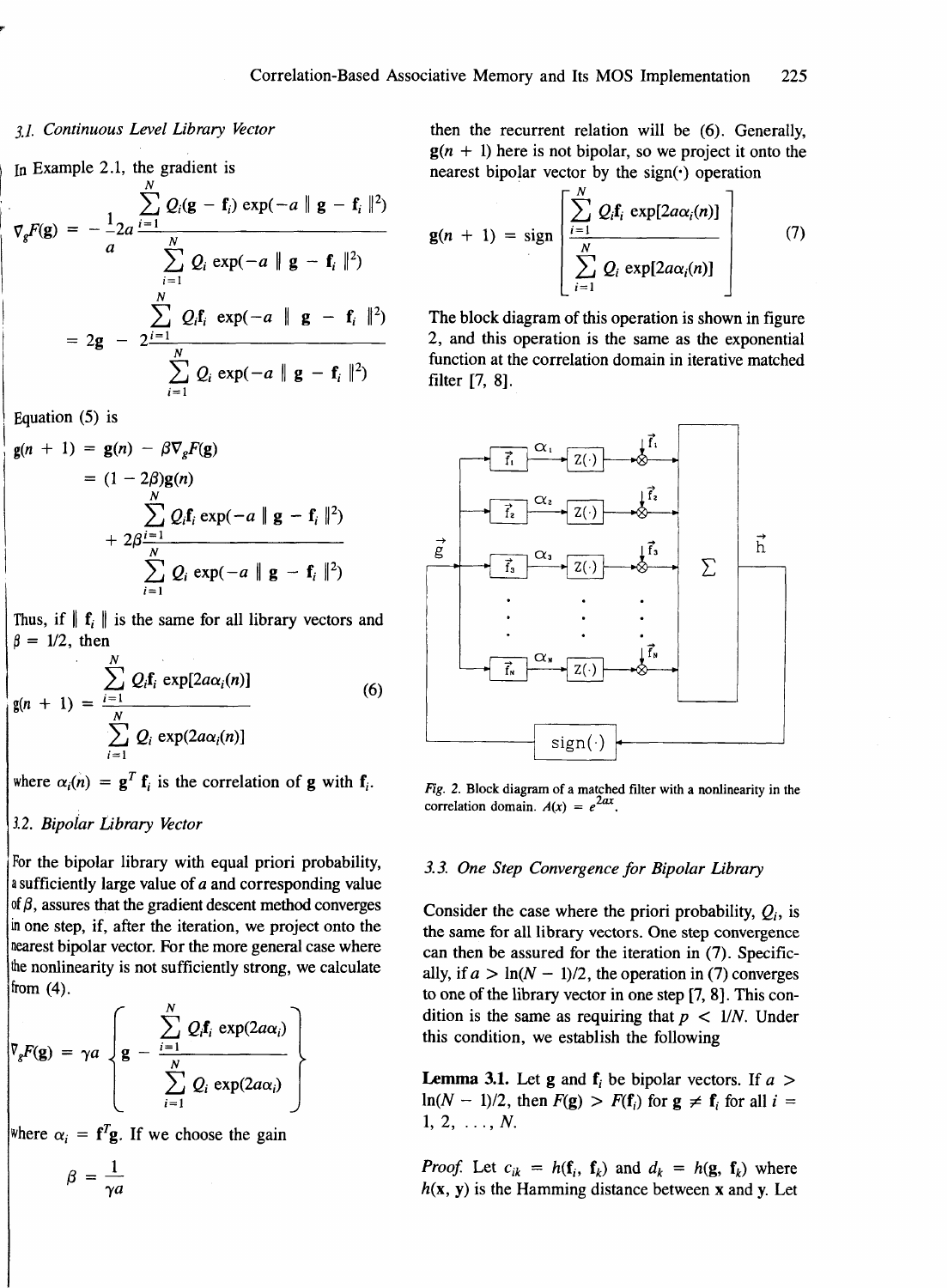$$
A(\mathbf{f}_i, \mathbf{g}) = \sum_{k=1}^N e^{-4ac_{ik}} - \sum_{k=1}^N e^{-4ad_k}
$$
 (8)

Because  $h(\mathbf{f}_i, \mathbf{f}_k) \leq h(\mathbf{f}_i, \mathbf{g}) + h(\mathbf{f}_k, \mathbf{g}),$ 

$$
e^{-4ac_{ik}} \geq e^{-4ad_i}e^{-4ad_k}
$$

Equation (8) then becomes

$$
A(\mathbf{f}_i, \mathbf{g}) \ge 1 + \sum_{k \ne i}^{N} [e^{-4ad_i}e^{-4ad_k}] - e^{-4ad_i} - \sum_{k \ne i}^{N} e^{-4ad_k}
$$
  
=  $1 - \sum_{k \ne i}^{N} e^{-4ad_k} - e^{-4ad_i} \left[ 1 - \sum_{k \ne i}^{N} e^{-4ad_k} \right]$   
=  $[1 - e^{-4ad_i}] \left[ 1 - \sum_{k \ne i}^{N} e^{-4ad_k} \right]$ 

If  $a > \ln(N - 1)/2$ , then, for  $n \ge 1$ 

$$
e^{4an} \leq \frac{1}{N-1}
$$

This leads to conclude that  $A(f_i, g) \ge 0$  and, as a consequence,  $F(\mathbf{g}) > F(\mathbf{f}_i)$ . □

The above lemma establishes that the free energy has local minima at all library vector locations. One step convergence using (7) attains this local minimum without iteration.

### **4. Circuit Implementation** of **the Operation**

The operation in equation (7) consists of two parts. The first is calculation of the correlation between the input and each library element. The second is generation of the nonlinearity operation and  $sign(\cdot)$  function operations. The implementation of correlation can be achieved a matrix vector multiplier and that of the nonlinear function by a cascade connection of the multiple differential amplifier and a high-gain amplifier.

We give an example of the implementation using CMOS technology. The bipolar matrix vector multiplier can be implemented by MOS switches and MOS capacitors. Figure 3 is an example for  $f = \begin{bmatrix} 1, -1, -1 \end{bmatrix}$  $1$ <sup>T</sup>. The connection between capacitors and the voltage sources depend on the values of elements of f. Also, the switches are operated by the values of input g. The operation is as follows

1. Charging mode:

a. The switch  $S_5$  is connected to  $V_{DD}$ .



Fig. 3. An example of **MOS** implementation of correlation with **<sup>a</sup>** bipolar library vector.

- b. The switch  $S_6$  is connected to  $-V_{DD}$ .
- c. The switches  $S_1$ ,  $S_2$ ,  $S_3$ , and  $S_4$  are connected to the left side if the input is 1 and to the right side otherwise.
- 2. Distributing mode:
	- a. The switches  $S_1$ ,  $S_2$ ,  $S_3$ , and  $S_4$  are connected to the right side.
	- b. The switch  $S_5$  is closed to the lower terminal.
	- c. The switch  $S_6$  is closed to  $V_{out}$ .

We will explain the operation of the circuit for  $g =$  $[1, 1, 1, -1]^T$ . After the charging mode, the voltages of the capacitors are  $V_{DD}$ ,  $-V_{DD}$ ,  $-V_{DD}$ ,  $-V_{DD}$ . In the distributing mode, because the switch 5 is connected to lower terminal, **all** capacitors are connected parallel. The voltage across each capacitor is the same and the value is  $-2V_{DD}/4$ . The value  $-2$  is the same as  $f'g$ , so this circuit gives the correlation operation.

Figure 4 shows the basic schematic circuit for nonlinearity implementation. If all of the MOS transistors are operated in the subthreshold region, then the current voltage relationship of the NMOS follows as **[13-151.** <sup>I</sup>

$$
I_D =
$$

$$
I_{do} \exp \left(\frac{\kappa q V_g}{kT}\right) \left[\exp\left(-\frac{qV_s}{kT}\right)-\exp\left(-\frac{qV_d}{kT}\right)\right]
$$

If  $\kappa V_g - V_d$  is negative, then we can ignore the last term of the above equation. In figure 4,

$$
I_1 = \sum_{i=1}^{P} I_{do_i}^+ \exp\left[\frac{q(\kappa V_i^+ - V_s)}{kT}\right]
$$
  

$$
I_2 = \sum_{j=1}^{r} I_{do_j} \exp\left[\frac{q(\kappa V_j^- - V_s)}{kT}\right]
$$

i i

Using the Kirchhoff's law,  $I_0 = I_1 + I_2$ . The current mirror action by  $T_1$  and  $T_2$  leads to  $I_{\text{out}} = I_1 - I_2$ . Then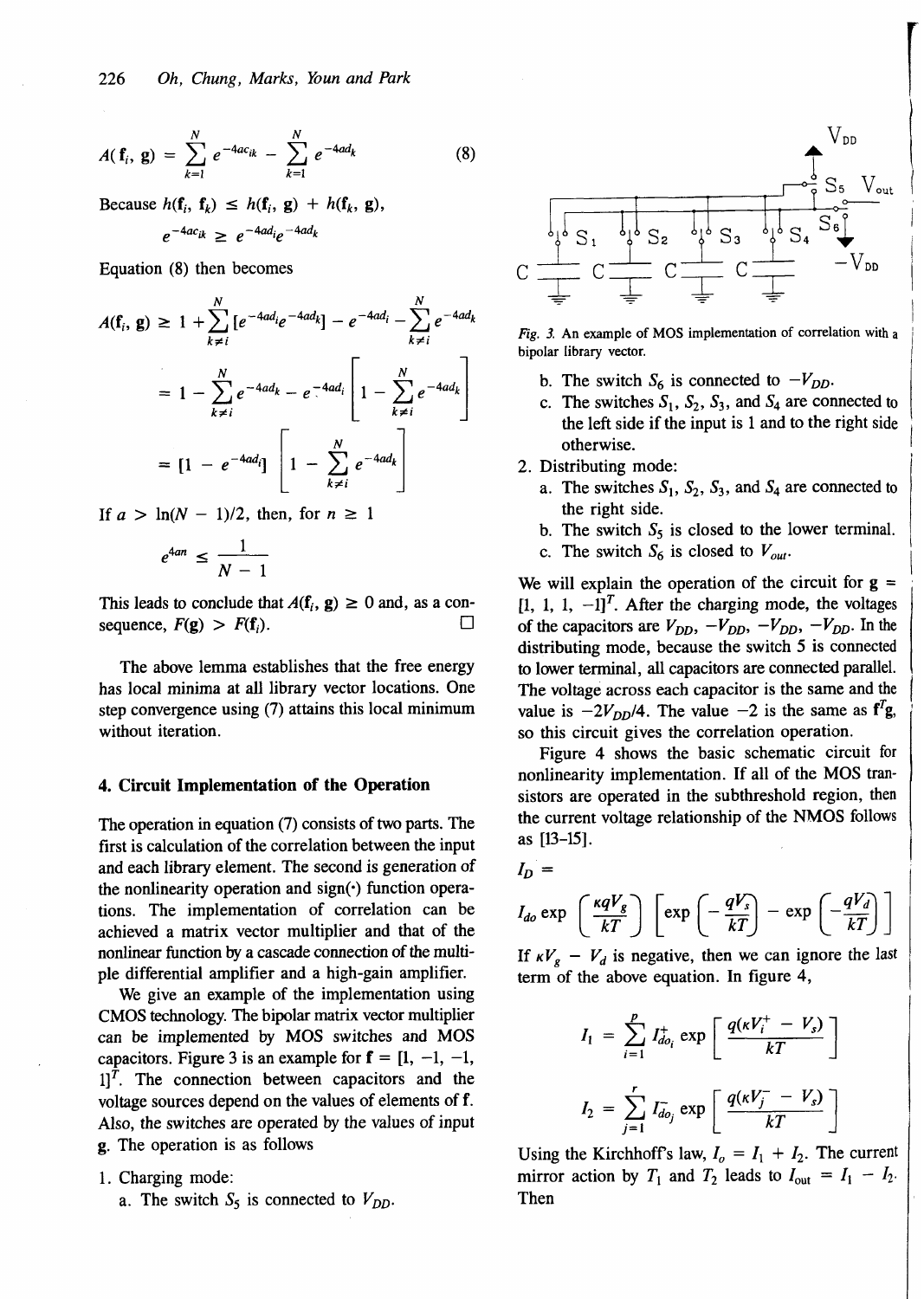

*Fig. 4. A* **CMOS implementation of correlation with a bipolar library vector.** 

$$
I_{\text{out}} = I_o
$$
  

$$
\sum_{i=1}^{p} I_{do_i}^+ \exp(uV_i^+) - \sum_{j=1}^{r} I_{do_j}^- \exp(uV_j^-)
$$
  

$$
\sum_{i=1}^{p} I_{do_i}^+ \exp(uV_i^+) + \sum_{j=1}^{r} I_{do_j}^- \exp(uV_j^-)
$$

$$
u = \frac{\kappa q}{kT}
$$

Here, the  $I_{do}$ 's are the function of the *WIL* value of gate.

Figure 5 is an example of the circuit implementation whose library vectors are

$$
\mathbf{f}_1 = [1, -1, 1, -1, -1]^T
$$
  
\n
$$
\mathbf{f}_2 = [1, -1, -1, -1, 1]^T
$$
  
\n
$$
\mathbf{f}_3 = [1, -1, 1, 1, -1]^T
$$

In this figure, the circuit has three stages. The first is the correlation operation using MOS switches and capacitors. The second is the nonlinear operation using the CMOS which is operated exponentially in the subthreshold region. The third is a saturated high gain amplifier, i.e., the comparator or buffer with switches.

### 5. Conclusion

In this paper, we found the most probable solution for correlation based associative memories using an eneqy function equal to the logarithm of the probability. For



*Fig.* 5. The schematic of the CMOS implementation for the library  $[1, -1, 1, -1, -1]^T$ ,  $[1, -1, -1, -1, 1]^T$ , and  $[1, -1, 1, 1, -1]^T$ . The switches in the correlation oprator operate by  $g_1(n)$ ,  $g_2(n)$ ,  $g_3(n)$ ,  $g_4(n)$ , and  $g_5(n)$ . The outputs are  $\bar{h}_1(n)$ ,  $\bar{h}_2(n)$ ,  $\bar{h}_3(n)$ ,  $\bar{h}_4(n)$ , and  $\bar{h}_5(n)$  where  $h_i(n) = g_i(n + 1)$ . The switches *S* are closed in the distributing mode.

where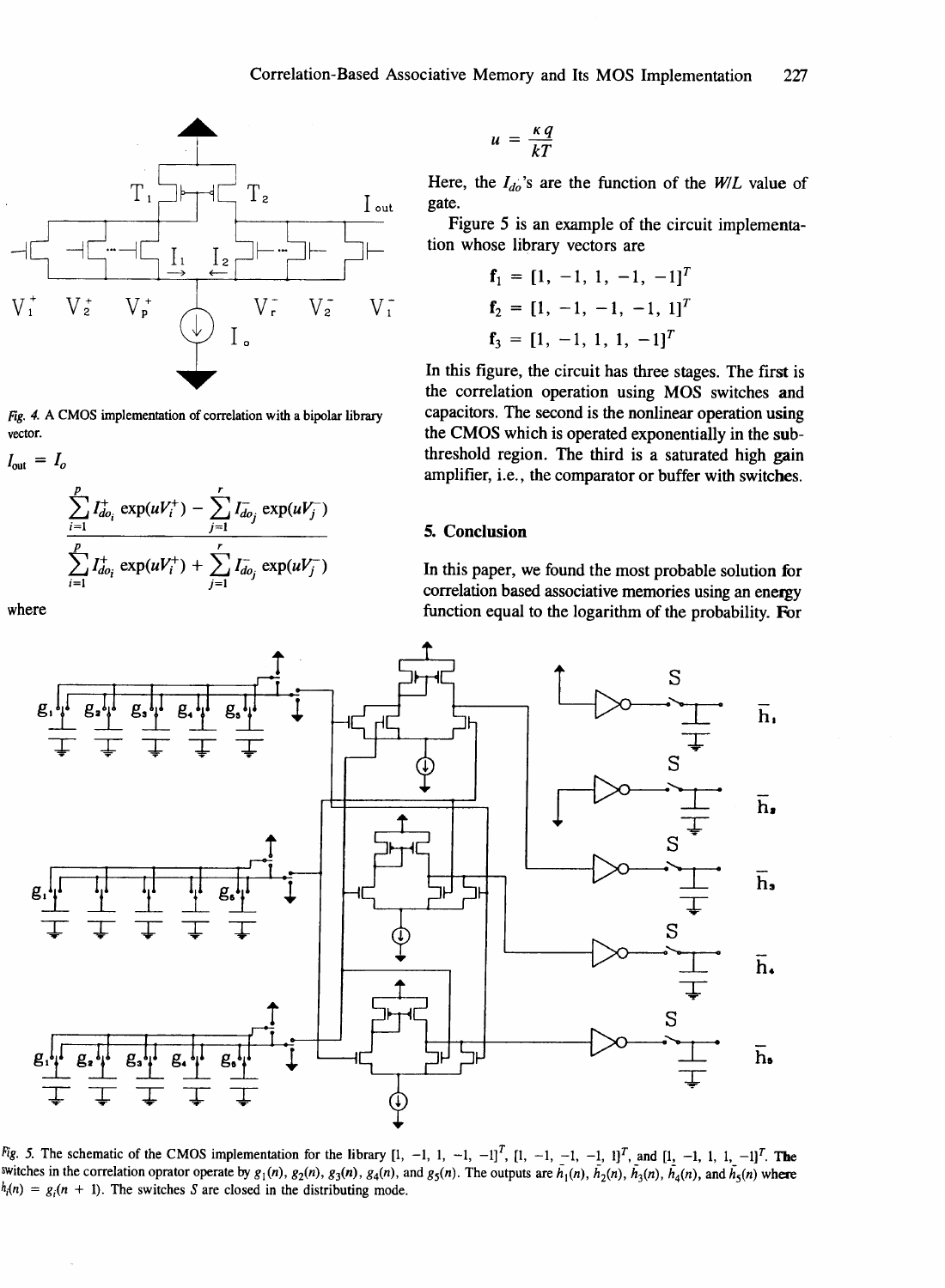bipolar library vectors, the associative memory with an exponential nonlinearity in correlation domain minimizes the energy which is proportional to **ln[P(f)].**  Also, we showed that one-step convergence to the desired local minimum can occur for a bipolar library with equal priori probabilities for sufficiently strong nonlinearity. We demonstrated that this associative memory can be implemented using the CMOS technology.

### **References**

- 1. J.J. Hopfield, "Neural networks and physical systems with emergent collective computational abilities," Proc. Nat. Acad. Sci. USA, pp. 2554-2558, 1982.
- 2. R.P. Lipprnan, "An introduction to computing with neural nets," IEEE ASSP Mag. p. 7, April 1987.
- 3. R.J. Marks **II** and L.E. Atlas, "Geometrical interpretation of Hop field's content addressable memory neural network," in Northcon/ 88 Conf. Record, Seattle, Washington, 1988.
- 4. B.H. Soffer, G.J. Dunning, Y. Owechko, and E. Marom, "Associative holographic memory with feedback using phaseconjugate mirrors," Opt. Lett., vol. 11, pp. ll18-120, 1986.
- 5. G.J. Dunning, E. Marom, Y. Owechko, and B.H. Soffer, "Optical holographic associative memory using a phase conjugate resonator," SPIE, pp. 205-213, 1986.
- 6. D. Psaltis and J. Hong, "Shift-invariant optical associative memory," Opt. Eng., vol. 26, pp. 10-15, 1987.
- 7. R.J. Marks 11, L.E. Atlas, J.J. Choi, S. Oh, K.F. Cheung, and D.C. Park, "Performance analysis of associative memories with nonlinearity in the correlation domain," App. Opt., vol. 27, pp. 2900-2904, 1988.
- 8. R.J. Marks 11, L.E. Atlas, J.J. Choi, S. Oh, K.F. Cheung, and D.C. Park, "Nonlinearity requirements for correlation based associative," SPIE, pp. 179-183, 1988.
- 9. J.J. Choi, A Performance Analysis of Associative Memories with Nonlinearities in the Correlation Domain. University of Washington, Master Thesis, 1987.
- 10. Y. Owechko, G.J. Dunning, E. Marom, and B.H. Soffer, "Holographic associative memory with nonlinearities in the correlation domain," Appl. Opt., vol. 26, pp. 1900-1910, 1987.
- 11. T. Chiueh and R.M. Goodman, "High-capacity exponential associative memories," in Proc. IEEE Int. Conf. Neural Networks, San Diego, California, 1988, pp. I 153-1 159.
- 12. F. Reif, Fundamentals of Statistical and Thermal Physics, McGraw-Hill: New York, 1965.
- 13. C. Mead, Analog VLSI and Neural Systems, Addison-Wesley: Reading, MA, 1989.
- 14. Y. Tsividis and P. Antognetti, Design of MOS *VLTI* Circuits for Telecommunications, Prentice-Hall: Englewood Cliffs, 1985.
- 15. Carver Mead and Mohammed Ismail, Analog VLSI Implementation of Neural Systems, Kluwer Academic: Boston, 1989.



**Seho** Oh received the B.S. degree in electronics engineering from Seoul National University and the M.S. degree in electrical engineering from Korea Advanced Institute of Science and Technology, **Seoul.**  From 1981 through 1986, he was in Central Research Laboratory of Goldstar Company. He received his Ph.D. in electrical engineering from the University of Washington, Seattle, in 1989. His research interests are in the area of signal analysis, artificial neural networks and pattern recognition. Dr. Oh is the coauthor of over 30 archival and proceedmgs papers and has been issued two United States **patents.** 



Suk-Yeon Chung received the B.S. and M.S. degrees in physics from Ehwa Womens University, Seoul and the University of Washington, Seattle, respectively. Currently, she is working toward a Ph.D. in electrical engineering at the University of Washington. Her research interests are in the areas of semiconductor physics and quantum **wells.** 



**Robert** J. Marks **I1** is a professor in the Department of Electrical Engineering at the University of Washington, Seattle. Professor **Marb**  was awarded the Outstanding Branch Councilor award in 1982 by